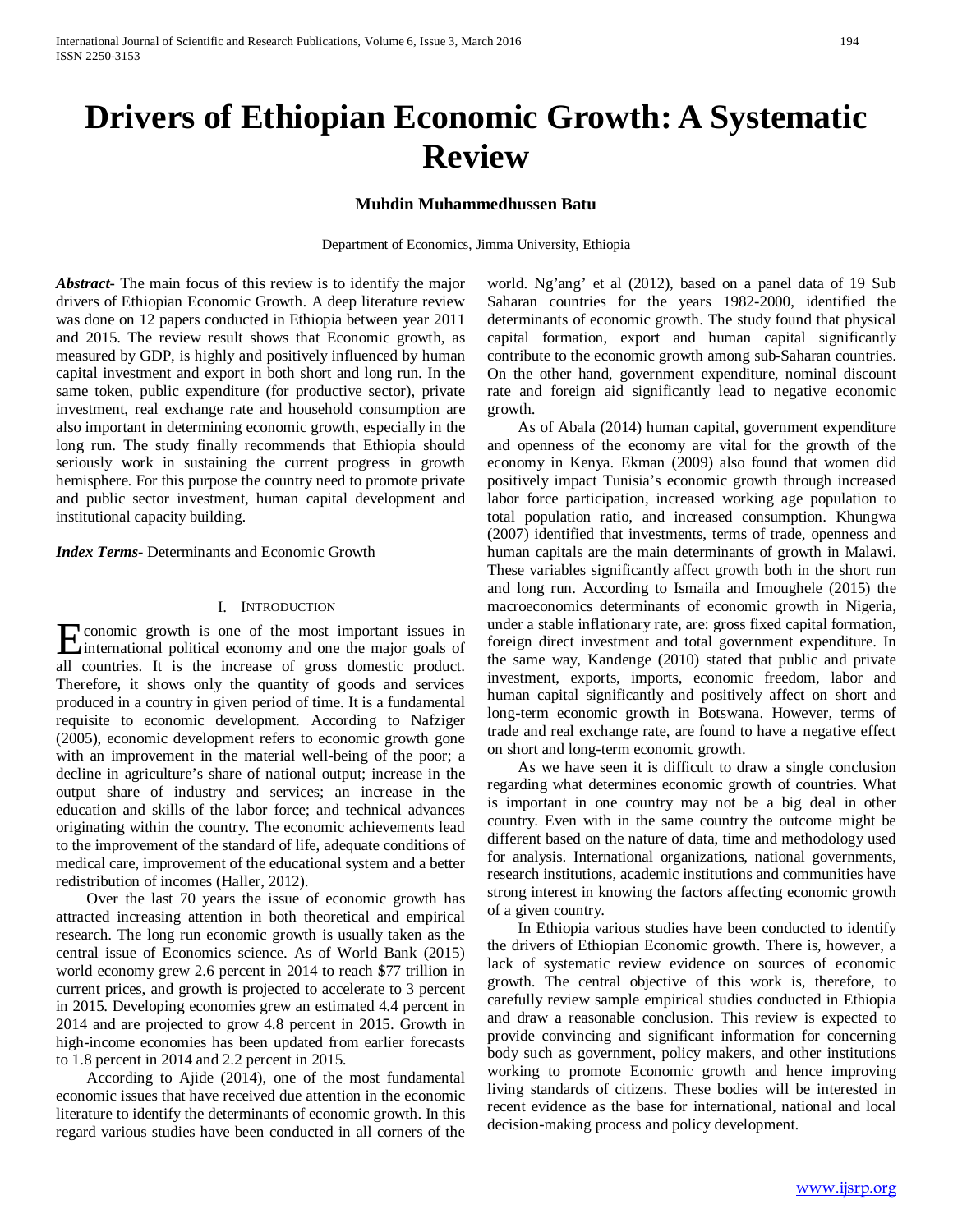#### II. DESCRIPTION OF ETHIOPIAN ECONOMIC GROWTH

 After the downfall of the imperial regime of Haile Selassie I in 1974, Ethiopia spent the next 17 years under a military junta known as the "Derg". During that time, the national economy suffered tremendously, mainly due to policies designed to control the courses of social, economic and political development in the country. Above all, nationalization of land and others private properties (like land, extra houses, financial firms and industries) affected particularly the urban economy. Being one of the socialists' governments of the time, Derg designed discriminatory monetary and fiscal policies that favored public sectors. The period witnessed deteriorating economic structure, dissatisfaction of people and strong resistance from opposition forces across the country and external economic shocking. Finally, Derg collapsed in 1991 joint military forces of opposition parties (Gada and Degefe, 2005).

 The country has been undergoing market-oriented reforms following takeover by the Ethiopian People's Revolutionary Democratic Force (EPRDF) in 1991. By 1992/93 the government began its first series of economic reform programs aimed at reorienting the economy from command to market economy, rationalizing the role of the state and creating legal, institutional and policy environment to enhance private sector investment. The performance of the economy during the 1990s showed that GDP and GDP per capita grew at an annual average rate of close to 5 and 2.4 percent during 1992/93-2000/01, respectively (MoFED, 2002).

 The government of the Federal Democratic Republic of Ethiopia submitted an Interim Poverty Reduction Strategy Paper (PRSP) to the IMF and the World Bank in 2000 (Teshome, 2006). Ethiopia's earliest version of PRSP is termed as 'Sustainable Development and Poverty Reduction Program (SDPRP). It contained policy issues that need to be implemented to reduce poverty and bring economic growth, during the periods 2002/03-2004/05 (Abebe, 2012 and MoFED, 2006). According to MoFED (2006), the Ethiopian economy had registered encouraging but mixed results, with negative real GDP growth rate of 3.3% in 2002/03 as a result of drought, followed by strong positive performance of 11.9% and 10.6% in years 2003/04 and 2004/05, respectively. The average per annum real GDP growth of SDPRP period was 6.4%.

 In the year 2005 government introduced the second phase of the Poverty Reduction Strategy Program (PRSP) process. The Plan for Accelerated and Sustained Development to end Poverty (PASDEP) is a five-year (2005/06-2009/10) strategic framework. According to MoFED (2010), during PASDEP implementation period sustainable economic growth (over 10 percent real GDP

growth rate) was realized. Growth and Transformation plan I (GTP I) was the third phase of the Poverty Reduction Strategy Program (PRSP) process and was a second five-year development plan for the five-year period 20010/11-2014/15. Recent information, after implementation of GTP I, shows that the average rate of growth of GDP for the first four years of GTP was 10 percent (EEA, 2015).

 Despite this all improvements, Ethiopia is one of the world's poorest countries and still is vulnerable to shock. Ethiopia in the year 2013 ranks 173th out of 185 countries on the United Nations Development Program's human development index (UNDP, 2014) and average per capita incomes are less than half the current sub-Saharan average. Therefore, growth registered so far is not enough put the country at the level of at least middle income countries. So, increasing the growth rate and hence improving the living standard of citizens' would be one of the most important issues in post 2015 development agenda.

#### III. METHODOLOGY OF THE STUDY

 The study area is located in the Horn of Africa. It was based systematic review that involved descriptive analysis. The primary data were systematically collected from 12 (twelve) studies conducted in Ethiopia between 2011 and 2015. The study used descriptive statistics (like frequency distribution tables) to analyze the macroeconomic factors affecting economic growth of Ethiopia in the last decades.

 The review applied two stage screening process: title and abstract screening and Full-text screening. The researcher used hand searching method with key search terms from internet. Various papers were indentified with the same topic. Of these paper 12(twelve) studies were found relevant. The study assumed that dependent variable (Economic Growth) is a function of various economic variables. For this study, however, the main determinants of economic growth are: Household Consumption(C), Private Investment (PI), Government Investment and Expenditure (GE), Trade Openness (TO), External Debt (ED), Exchange Rate (ER), and Export (EX), Foreign Aid (FA) and Human Capital (HC).

#### IV. RESULTS AND DISCUSSIONS

#### **1.1. Description of Reviewed Literatures**

 This topic describes some of the general characteristics of literatures in terms of title, nature of data, and periods under study.

| $S_{\rm A}N$ | <b>Authors</b>       | Title                                             | <b>Nature</b><br>of | Years     |
|--------------|----------------------|---------------------------------------------------|---------------------|-----------|
|              |                      |                                                   | Data                |           |
|              | <b>Baylie</b> (2011) | The Impact of Real Effective Exchange Rate on the | <b>Time Series</b>  | 1970-2009 |
|              |                      | Economic Growth of Ethiopia                       | (Annual)            |           |
| 2            | Birara (2014)        | The Relationship between Export and Economic      | Time Series         | 1975/76   |
|              |                      | Growth in Ethiopia                                | (Annual)            | 2010/11   |
| 3            | Gebrehiwot           | The Impact of Human Capital Development on        | <b>Time Series</b>  | 1974/75-  |
|              | 2013)                | Economic Growth in Ethiopia: Evidence From ARDL   | (Annual)            | 2010/2011 |

## **Table 1: Summary of Reviewed Studies**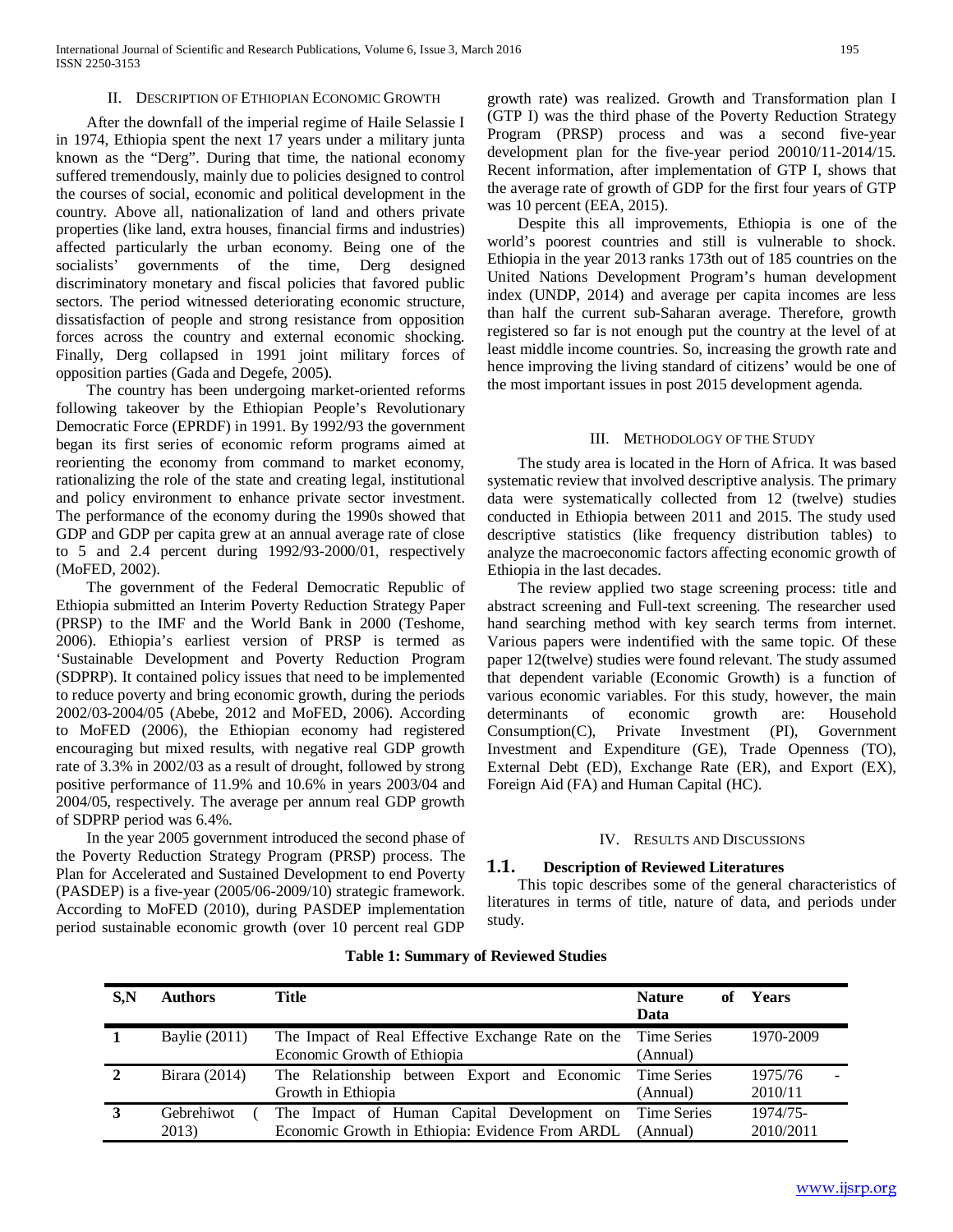| 4                | Gebru             |                                                                                                                                                         | Approach to Co-Integration     |                       |  |  |  |  |  |
|------------------|-------------------|---------------------------------------------------------------------------------------------------------------------------------------------------------|--------------------------------|-----------------------|--|--|--|--|--|
|                  | (2015)            | The Determinants of Economic Growth in Ethiopia: A<br>Time Series Analysis                                                                              | <b>Time Series</b><br>(Annual) | 1974-2013             |  |  |  |  |  |
| 5                | Girma(2015)       | The impact of Foreign Aid on Economic Growth:<br>Empirical evidence from Ethiopia (1974-2011) using<br>ARDL approach                                    | <b>Time Series</b><br>(Annual) | 1974-2011             |  |  |  |  |  |
| 6                | Jarra (2013)      | Exports, Domestic Demand and Economic Growth in<br>Ethiopia: Granger Causality Analysis                                                                 | <b>Time Series</b><br>(Annual) | 1960 - 2011           |  |  |  |  |  |
| $\overline{7}$   | Kassa (2014)      | Does External Debt Cause Economic Growth? The<br>Case of Ethiopia                                                                                       | <b>Time Series</b><br>(Annual) | 1970/71-<br>2010/2011 |  |  |  |  |  |
| 8                | Mustefa<br>(2014) | Private Investment and Economic growth: Evidence<br>from Ethiopia                                                                                       | <b>Time Series</b><br>(Annual) | 1970-2011             |  |  |  |  |  |
| $\boldsymbol{9}$ | Shahir $(2014)$   | The Impact of Public Final Consumption And<br>Investment Spending on Economic Growth In<br>Ethiopia: An Application of Vector Error Correction<br>Model | <b>Time Series</b><br>(Annual) | 1960-2014             |  |  |  |  |  |
| 10               | Siraj (2012)      | Development Assistance (ODA),<br>Public<br>Official<br>Spending and Economic Growth in Ethiopia                                                         | <b>Time Series</b><br>(Annual) | $1975 - 2010$         |  |  |  |  |  |
| 11               | Tadese<br>(2012)  | The Nexuses Between Public Investment, Private<br>Investment, Trade Opennes and Economic Growth In<br>Ethiopia: Co-Integrated VAR Approach              | <b>Time Series</b><br>(Annual) | 1970-2009             |  |  |  |  |  |
| 12               | Wubu (2011)       | The Impact of Foreign Capital Inflows on Economic<br>Growth, Savings, and Investment In Ethiopia                                                        | <b>Time Series</b><br>(Annual) | 1974/75<br>2008/09    |  |  |  |  |  |

# *Source: Reviewed literatures (2016)*

All studies are conducted between Years 2011 to 2015 and used yearly time series data for their analysis.

# **1.2. Determinants of Economic Growth**

 Economic growth is one of the most important weapons in poverty alleviation. It shows the improvement in the productive capacity of the nation. Economic literatures show that economic growth is affected by various economic and non economic factors. This study, however, focused on economic determinants of Ethiopian economic growth. The sign  $(\checkmark)$  shows that the variable has been found significant from reviewed literatures and the  $(+)$  shows the impact of a variable.

| S.N              | <b>Authors</b>       | <b>Variables</b> |                  |                  |                  |                  |                  |                  |                          |                  |
|------------------|----------------------|------------------|------------------|------------------|------------------|------------------|------------------|------------------|--------------------------|------------------|
|                  |                      | <b>GE/I</b>      | PI               | EX               | HC               | FA               | ER               | <b>TO</b>        | ED                       | $\mathbf C$      |
| 1                | <b>Baylie</b> (2011) |                  |                  |                  |                  |                  | $\checkmark$ (-) |                  |                          |                  |
| $\overline{2}$   | Birara (2014)        |                  |                  | $\checkmark$ (+) |                  |                  |                  |                  |                          |                  |
| 3                | Gebrehiwot (2013)    | $\checkmark$ (+) |                  |                  | $\checkmark$ (+) |                  |                  |                  |                          |                  |
| $\boldsymbol{4}$ | Gebru (2015)         |                  |                  |                  | $\bar{r}(+)$     | $\checkmark$ (-) |                  |                  | $\sqrt{\overline{}}$ (-) |                  |
| 5                | Girma (2015)         |                  |                  |                  |                  | $\checkmark$ (-) |                  |                  |                          |                  |
| 6                | Jarra (2013)         |                  |                  | $\checkmark$ (+) |                  |                  |                  |                  |                          | $\checkmark$ (+) |
| 7                | Kassa (2014)         |                  |                  |                  | $\sqrt{(\pm)}$   |                  |                  | $\checkmark$ (-) | $\checkmark$ (-)         |                  |
| 8                | Mustefa (2014)       | $\checkmark$ (-) | $\checkmark$ (+) |                  |                  |                  |                  |                  |                          |                  |
| 9                | Shahir (2014)        |                  |                  |                  |                  |                  |                  |                  |                          |                  |
| <b>10</b>        | Siraj (2012)         |                  |                  |                  |                  |                  |                  |                  |                          |                  |
| 11               | Tadese (2012)        | $\checkmark$ (-) | $\checkmark$ (-) |                  |                  |                  |                  | $\checkmark$ (-) |                          |                  |
| 12               | Wubu (2011)          |                  |                  |                  |                  | $\checkmark$ (+) |                  |                  |                          |                  |

# **Table 2: Short Run Determinants of Economic Growth**

*Source: Reviewed literatures (2016)*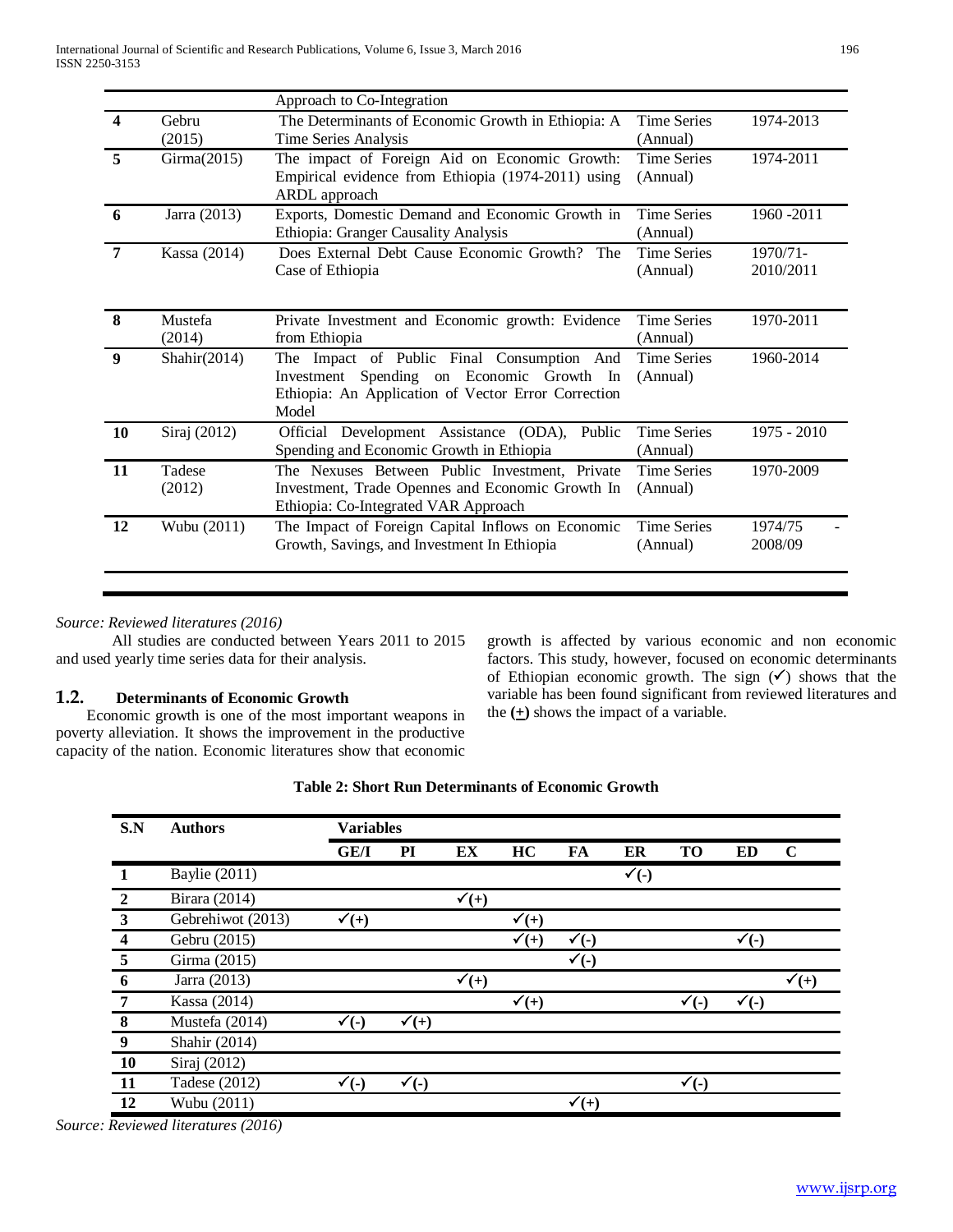Table 2, shows that export, human capital investment, household consumption unanimously positively contributes for Economic growth in the short run.

| S.N            | <b>Authors</b>       | <b>Variables</b> |                  |                  |                  |                  |                  |                  |                  |                  |
|----------------|----------------------|------------------|------------------|------------------|------------------|------------------|------------------|------------------|------------------|------------------|
|                |                      | GE/I             | PI               | EX               | HC               | FA               | ER               | <b>TO</b>        | <b>ED</b>        | $\mathbf C$      |
|                | <b>Baylie</b> (2011) | $\checkmark$ (+) |                  |                  |                  |                  | $\checkmark$ (+) |                  |                  |                  |
| $\overline{2}$ | Birara (2014)        |                  |                  | $\mathbf{v}(+)$  |                  |                  |                  |                  |                  |                  |
| $\mathbf{3}$   | Gebrehiwot (2013)    | $\checkmark$ (-) |                  |                  | $\checkmark$ (+) | $\checkmark$ (-) |                  |                  |                  |                  |
| 4              | Gebru (2015)         |                  |                  |                  | $\checkmark$ (+) |                  |                  |                  | $\checkmark$ (-) |                  |
| 5              | Girma (2015)         |                  |                  |                  |                  | $\checkmark$ (-) |                  |                  |                  |                  |
| 6              | Jarra (2013)         |                  |                  | $\checkmark$ (+) |                  |                  |                  |                  |                  | $\checkmark$ (+) |
| $\overline{7}$ | Kassa (2014)         |                  |                  |                  | $\checkmark$ (+) |                  |                  | $\bar{r}(\cdot)$ | $\checkmark$ (-) |                  |
| 8              | Mustefa (2014)       | $\checkmark$ (+) | $\checkmark$ (+) | $\checkmark$ (+) | $\checkmark$ (+) |                  |                  |                  |                  |                  |
| 9              | Shahir (2014)        | $\mathbf{v}(+)$  | $\checkmark$ (+) |                  | $\checkmark$ (+) |                  |                  |                  |                  |                  |
| 10             | Siraj (2012)         | $\checkmark$ (+) | $\checkmark$ (+) |                  |                  |                  |                  |                  |                  |                  |
| 11             | Tadese (2012)        | $\checkmark$ (+) | $\checkmark$ (+) |                  | $\checkmark$ (+) |                  |                  | $\checkmark$ (+) |                  |                  |
| 12             | Wubu (2011)          |                  |                  |                  |                  | $\checkmark$ (+) |                  |                  |                  |                  |

**Table 3: Long Run Determinants of Economic Growth**

*Source: Reviewed literatures (2016)*

 As of table 3 private investment, export, human capital investment and household consumption are the factors that positively contributes for economic growth in the long run.

Human Capital investment, in the form of education and health investment, is the most influential driver of economic growth both in the short and long run. It leads to productivity improvement that increases output or national product. The role of export to economic growth is pivotal and properly stated in the studies of Birara (2014), Jarra (2013) and Mustefa (2014).

Private investment is another important factor that affects economic growth. In LDCs, increasing the growth rate of private investment would be a desirable target to achieve post 2015 development agenda. The role of private sector in the short run is unclear. However, in the long run as of Mustefa (2014), Tadese (2012), Shahir (2014) and Siraj (2012) private sector investment positively contributed to economic growth.

 Public Investment/Expenditure is also another influential variables affecting economic growth either positively or negatively. The role of public expenditure is seen from two aspects. Public investment, in the form of human and physical investments, is an input to economic growth; however public expenditure on unproductive sector reduces the performance of the economy by reducing the amount of money available for productive investments. In the short run in two out of three studies, public expenditure is found that it negatively affects economic growth. According to Mustefa (2014) negative sign of public investment may be observed since public spending has a long gestation period. It creates a crowding out effect on growth in the short run. In the long run, however, studies favor the positive outcomes of public expenditures. This is in line with the endogenous growth models which states that fiscal policy can determine the national level of output (Mustefa (2014) and Tadese(2012)).

 As regard to foreign aid, in both short and long, the average outcome shows that it inversely affects economic growth, improper usage of foreign aid might be the main reason. Exchange rate found that it is positively related to economic growth in the long run. According to Baylie (2011) this shows that devaluation or depreciation of domestic currency does not improve national output in the long run. In the short run, however, the result the outcome supports the view that depreciation in the value of the domestic currency promotes economic growth.

 Trade openness is negatively associated with economic growth in the short run while the direction of influence is unclear in the long run. The short run result may be due to the failure of infant industries in competition with advanced foreign firms. External debt erodes economic growth both in the short and long run, improper management of external debt might be the reason. Finally, household consumption is positive both in the short and long run.

#### V. CONCLUSION AND RECOMMENDATIONS

 Economic growth is one of the most important issues in international political economy and one the major goals of all countries. It is the increase of gross domestic product and hence improving living standards of nations. Ethiopia, starting form the last decades, has been recording one of the fastest economic growths in the world. This study aims to carefully review sample empirical studies conducted in Ethiopia to identify the drivers of Ethiopian Economic growth. The review applied two stage screening process: title and abstract screening and Full-text screening. Twelve (12) studies were found relevant.

 Human capital investment, in the form of education and health investment, is most influential driver of economic growth, followed by export, in both short and long run. Private sector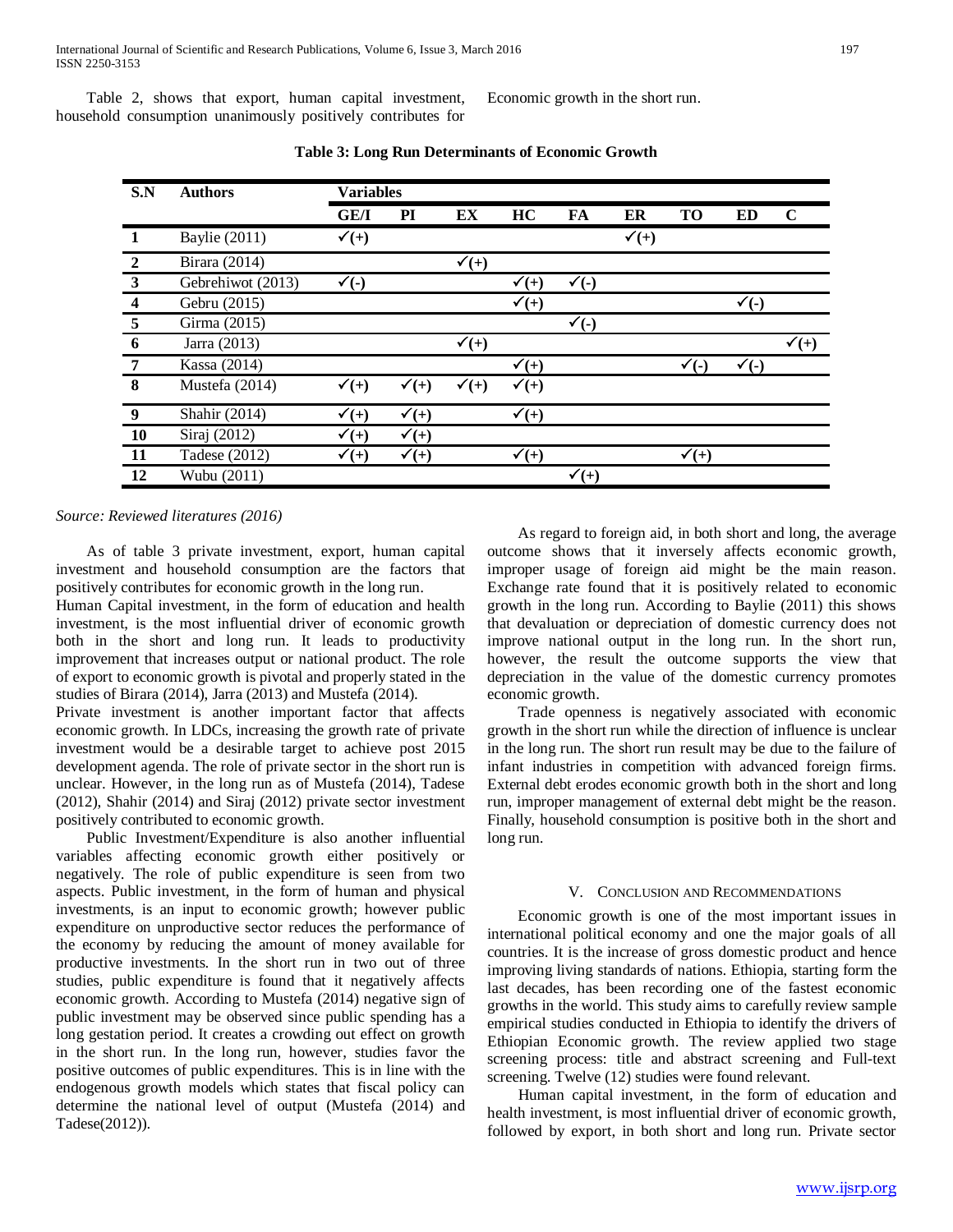promotion also leads to long run economic growth. The role of public expenditure is seen from two aspects. In the short run in two out of three studies, public expenditure is found that it negatively affects economic growth. In the long run, however, studies favor the positive outcomes of public expenditures. The average outcome of foreign aid shows that it is detrimental to economic growth. Exchange rate is positively related to economic growth in the long run but not in the short run. In the same token, household consumption is positive both in the short and long run. Trade openness is negatively associated with economic growth in the short run while the direction of influence is unclear in the long run. External debt erodes economic growth both in the short and long run.

 Finally, the study recommends that in order to sustain the well performing economic growth due attention should also be given to effective and well designed economic policies which favors private sector, public sector investment; human capital development and institutional capacity building.

#### **REFERENCES**

- [1] Abebe H. Gabriel; United Nations. Economic Commission for Africa (2002-11). The PRSP process in Ethiopia. UN. ECA African Learning Group on the Poverty Reduction Strategy Papers Meeting (2nd: 2002, Nov.,18-21: Brussels, Belgium). Addis Ababa: © UN. ECA,. http://hdl.handle.net/10855/10455"
- [2] Abala, D.O.(2014). Foreign Direct Investment and Economic Growth: An Empirical Analysis of Kenyan Data. DBA Africa Management Review April 2014, Vol 4 No 1. Pp. 62-83.
- [3] Ajide, K.B. (2014).Determinants of Economic Growth in Nigeria. CBN Journal of Applied Statistics Vol. 5 No.2 (December, 2014).
- [4] Ayen, Y.W. (2014). The effect of currency devaluation on Output: The case of Ethiopian Economy. Journal of Economics and International Finance Vol. 6(5), pp. 103-111, 7 May, 2014.
- [5] Baylie, F. (2011). The Impact of Real Effective Exchange Rate on the Economic Growth of Ethiopia. A Thesis Submitted to the School of Graduate Studies of Addis Ababa University in Partial Fulfillment of the Requirements for the Degree of Masters of Science in Economics.
- [6] Birara, W.(2014). The Relationship between Export and Economic Growth in Ethiopia project Submitted to the School of Graduate Studies of Addis Ababa University in partial fulfillment of the requirements for the Degree of Master of Art in Economics (MA in Applied Economic Modeling with Concentration in Financial Policy Analysis and Planning).
- [7] Ekman, D.(2009). Determinants of Economic Growth in Tunisia and the Role of Women. Undergraduate Economics Thesis, Haverford College.
- [8] Ethiopian Economics Association, EEA, (2015). Report on the Ethiopian Economy: prospects and challenges of structural transformation in Ethiopia. Addis Ababa. ISBN -978-99944-54-47-1.
- [9] Gebrehiwot, K.G. (2013). The Impact of Human Capital Development on Economic Growth in Ethiopia: Evidence from ARDL Approach To Co-Integration. A Thesis Submitted to the Department of Development Economics, Institute of Public Management and Development Studies (IPMDS), School of Graduate studies, Ethiopian Civil Service University in partial Fulfillment of the Requirements for the Degree of Masters of Science in Development Economics.
- [10] Gebru, T. (2015). The Determinants of Economic Growth in Ethiopia: A Time Series Analysis. A thesis submitted to the Department of Economics in Partial fulfillment of the requirements for the Degree of Master Science in Economics (Economic Policy Analysis), Addis Ababa University.
- [11] Girma, H. (2015).The impact of foreign aid on economic growth: Empirical evidence from Ethiopia (1974-2011) using ARDL approach. Journal of Research in Economics and International Finance (JREIF) (ISSN: 2315- 5671), Vol. 4(1) pp. 1 - 12, January, 2015.
- [12] Hailu,D.B. and Debele, F.(2015). The Effect of Monetary Policy on the Private Sector Investment in Ethiopia: ARDL Co-Integration Approach.

Economics. Vol. 4, No. 2, 2015, pp. 22-33. doi: 10.11648/j.eco.20150402.12

- [13] Haller, A.P.(2012). Concepts of Economic Growth and Development.\ Challenges of Crisis and of Knowledge. Economy Transdisciplinarity Cognition. Vol. 15, Issue 1/2012, 66-71. www.ugb.ro/etc
- [14] Ismaila, M. and Imoughele, L.E.(2015). Macroeconomic Determinants of Economic Growth in Nigeria: A Co-integration Approach. International Journal of Academic Research in Economics and Management Sciences 2015, Vol. 4, No. 1 ISSN: 2226-3624
- [15] Jarra, S.T. (2013). Exports, domestic demand and economic growth in Ethiopia: Granger causality analysis. Journal of Economics and International Finance. Vol. 5(9), pp. 357-372, December, 2013.
- [16] Kandenge, F.T.(2010). Public and Private Investment and Economic Growth in Namibia (1970-2005). BOJE: Botswana Journal of Economics, Vol 7, No 11.
- [17] Kassa, W. (2014). Does External Debt Cause Economic Growth? The Case of Ethiopia. A Thesis Submitted to the Department of Economics Presented in Partial Fulfillment of the Requirements for the Degree of Master of Science in Economics (Economic Policy Analysis), Addis Ababa University, Ethiopia.
- [18] Khungwa, M.L.(2007). Determinants of Economic Growth in Malawi (Abstract).
- [19] Ministry of Finance and Economic Development (2002). Sustainable Development and Poverty Reduction Program-Federal Democratic Republic of Ethiopia (FDRE).
- [20] Ministry of Finance and Economic Development (2006). Ethiopia: Building on Progress a Plan for Accelerated and Sustained Development to End Poverty (PASDEP) (2005/06-2009/10), Volume I
- [21] Ministry of Finance and Economic Development (2010).Performance evaluation of the first five years development plan (2006-2010) and next five years GTP.
- [22] Ministry of Finance and Economic Development (2012). Ethiopia's Progress towards Eradicating Poverty: An Interim Report on Poverty Analysis Study (2010/11).
- [23] Ministry of Finance and Economic Development (2013), Annual Progress Report for F.Y. 2011/12 Growth and Transformation Plan, Addis Ababa.
- [24] Mustefa, S. (2014). Private Investment and Economic growth: Evidence from Ethiopia. A thesis Submitted in partial fulfillment of the requirements for Degree of Master of Science in Economics (Specialization in policy Analysis), Mekele University.
- [25] Nafziger, E.W.(2005). Economic Development. Fourth Edition. Cambridge University Press, New York.
- [26] Ng'ang'a S. I., Ndambiri H. K., Ritho C., Kubowon, P. C., Mairura F.C., Nyangweso P.M., Muiruri E. M. & Cherotwo F. H.(2012) Determinants of Economic Growth In Sub-Saharan Africa: A Panel Data Approach. International Journal of Economics and Management Sciences ,Vol. 2, No. 2, 2012, pp. 18-24.
- [27] Shahir, A.A. (2014). The Impact of Public Final Consumption and Investment Spending on Economic Growth in Ethiopia: An Application of Vector Error Correction Model. A Project Submitted to the School of Graduate Studies of Addis Ababa University in Partial Fulfillment of the Requirements for the Degree of Master of Arts in Applied Economic Modeling and Forecasting (Fiscal Policy Analysis and Management).
- [28] Shearer, R. A. (1961), the Concept of Economic Growth. Kyklos, 14: 497– 532. doi: 10.1111/j.1467-6435.1961.tb00368.x
- [29] Siraj, T.(2012). Official Development Assistance (ODA), Public Spending and Economic Growth in Ethiopia. Journal of Economics and International Finance Vol. 4(8), pp. 173-191, 7 May, 2012.
- [30] Tadese, A. (2012). The Nexuses between Public Investment, Private Investment, Trade Opennes and Economic Growth in Ethiopia: Co-Integrated VAR Approach. A Thesis Submitted to the Department of Economics Presented in Partial Fulfillment of the Requirements for the Degree of Master of Science in Economics (International Economics), Addis Ababa University, Ethiopia.
- [31] Teshome, A. (2006), Agriculture, Growth and Poverty Reduction in Ethiopia: Policy Processes around the New PRSP (PASDEP): A paper for the Future Agricultures Consortium workshop, Institute of Development Studies, 20-22 March 2006.
- [32] UNDP (2014). Human Development Report 2014 Sustaining Human Progress: Reducing Vulnerabilities and Building Resilience.